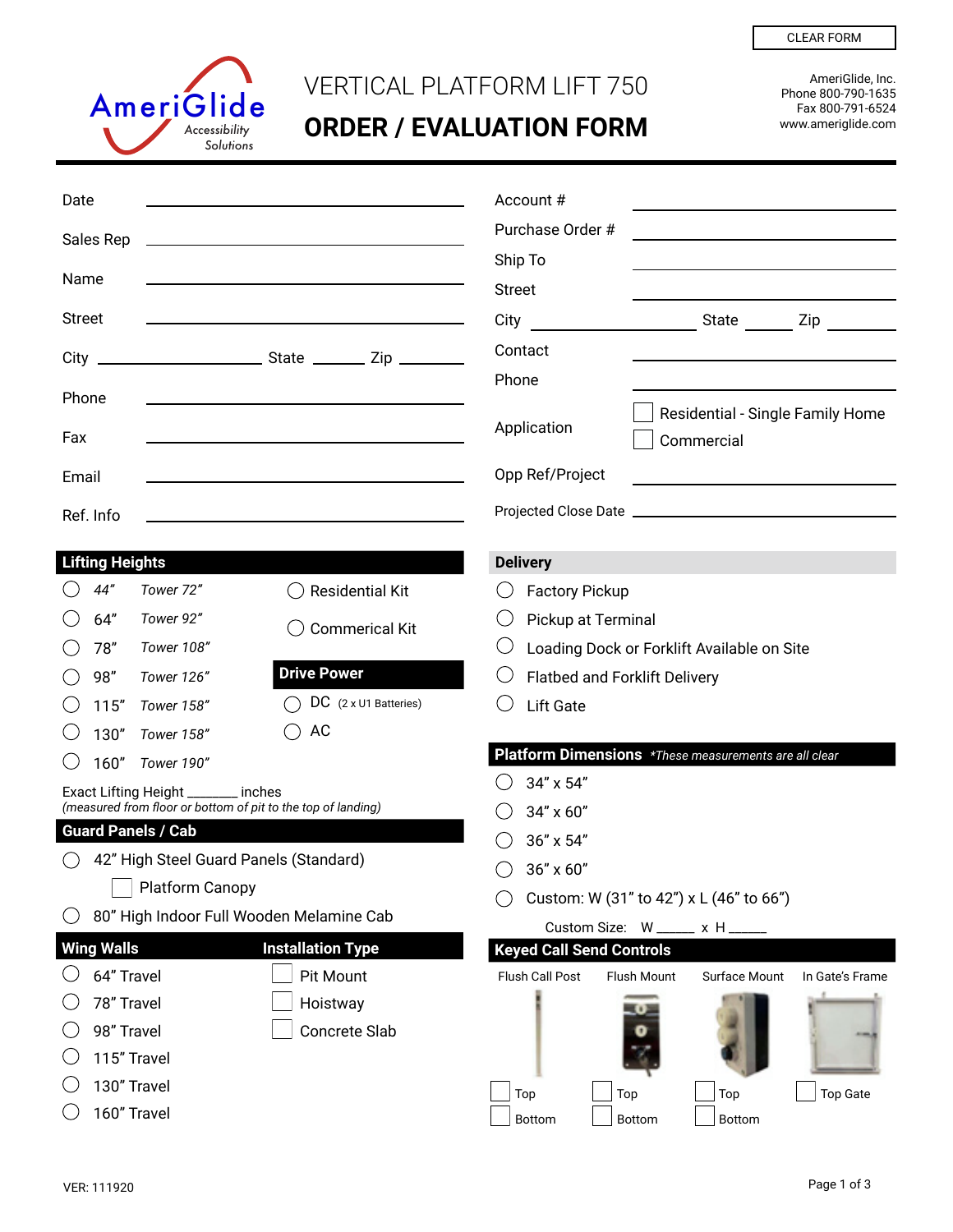AmeriOlds

## **Platform / Tower Configuration**

 $\bigcirc$  90° Left Hand  $\bigcirc$  Straight Thru Left Hand  $\bigcirc$  0° Inline Left Hand Æ AmeriClide AmeriGlide AmeriGlide  $\bigcirc$  90° Right Hand  $\bigcirc$  Straight Thru Right Hand  $\bigcirc$  0° Inline Right Hand kmeriGlide

## **Stops**

- $\bigcirc$  2 Stop
- 3 Stop

If 3 Stop, please select the following options:

| <b>Mid Landing Orientation</b>                   |  |  |  |  |  |  |  |
|--------------------------------------------------|--|--|--|--|--|--|--|
| Open on Left                                     |  |  |  |  |  |  |  |
| Open on Right                                    |  |  |  |  |  |  |  |
| <b>Mid Landing Entrance (Interlock Included)</b> |  |  |  |  |  |  |  |
| Door 80" H x 36" W Interior                      |  |  |  |  |  |  |  |
| Door 80" H x 36" W Exterior                      |  |  |  |  |  |  |  |
| Door 80" H x 36" W Commercial                    |  |  |  |  |  |  |  |
| Door 80" H x 36" W Exterior Polycarbonate        |  |  |  |  |  |  |  |
| Door 80" H x 38" W Interior                      |  |  |  |  |  |  |  |
| Door 80" H x 38" W Exterior                      |  |  |  |  |  |  |  |
| Door 80" H x 38" W Commercial                    |  |  |  |  |  |  |  |
| Door 80" H x 38" W Exterior Polycarbonate        |  |  |  |  |  |  |  |
| No Door (For Doors/Gates Provided by Others)     |  |  |  |  |  |  |  |
| Mid Landing Interlock (3 Stop Units Only)        |  |  |  |  |  |  |  |
| No Interlock                                     |  |  |  |  |  |  |  |
| Add Interlock to a Selected Door                 |  |  |  |  |  |  |  |
| Interlock Only (For Doors Provided by Others)    |  |  |  |  |  |  |  |